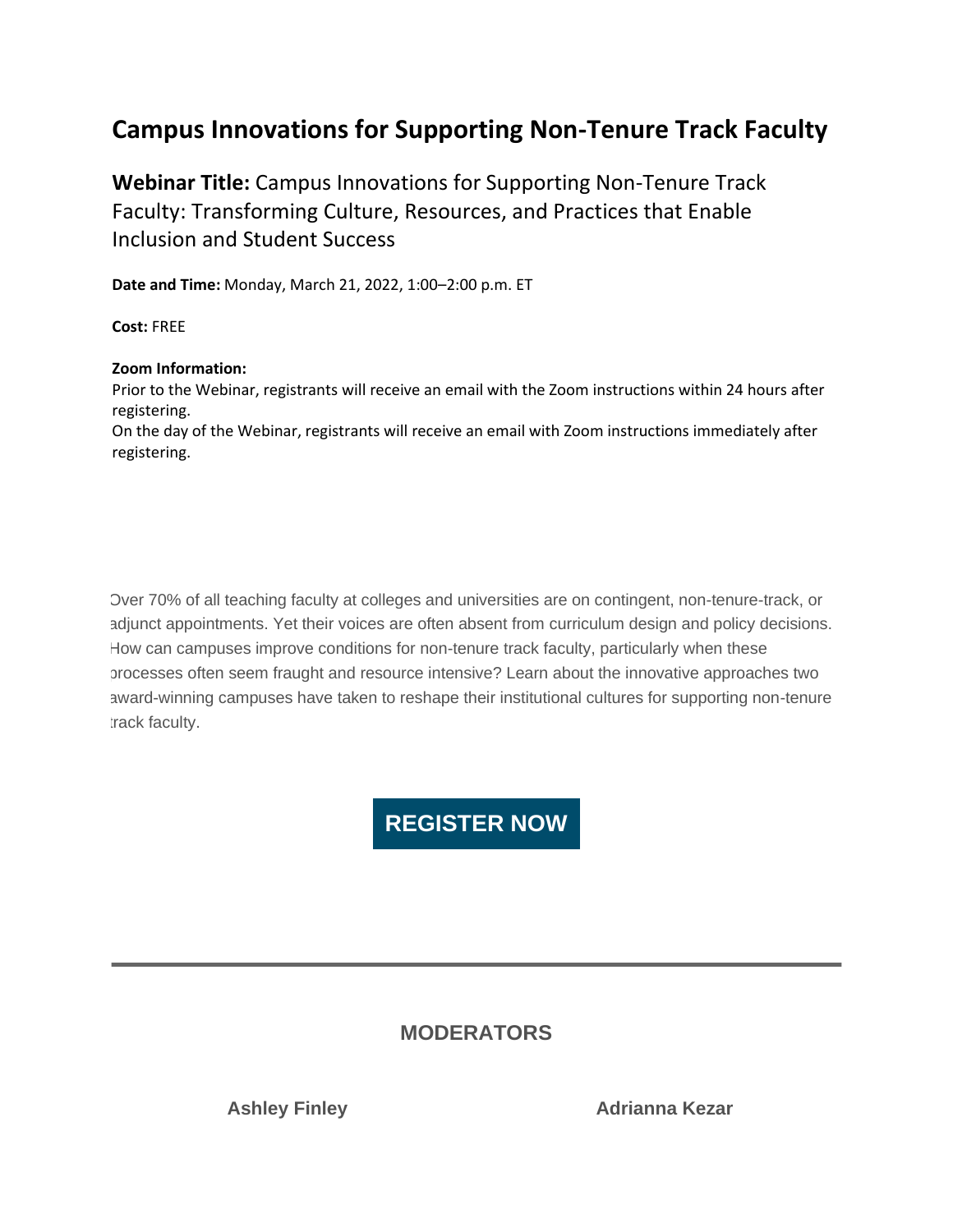Vice President for Research and Senior Advisor to the President AAC&U

Wilbur Kieffer Endowed Professor and Dean's Professor of Leadership, University of Southern California; Director of the Pullias Center; and Director of the Delphi Project, University of Southern California

## **SPEAKERS**

**Kristin Boudreau**

Professor of English and Former Chair of the Committee on Governance Worcester Polytechnic Institute

**Kate Willink**

Vice Provost for Faculty Affairs and Associate Professor of Communication University of Denver

### **Tanja Dominko**

Professor of Biology and Biotechnology and Former Secretary of the Faculty Worcester Polytechnic Institute

**Alison Staudinger** Director of Faculty Development and Career Advancement University of Denver

#### **Mark W. Richman**

Secretary of the Faculty and Associate Professor of Aerospace Engineering Worcester Polytechnic Institute

**Laura E. Sponsler** Clinical Associate Professor of Higher Education University of Denver

## **[REGISTER NOW](https://nam10.safelinks.protection.outlook.com/?url=http%3A%2F%2Faacu.informz.net%2Fz%2FcjUucD9taT0yNDQ3Njg1JnA9MSZ1PTUxODc2MTc1MiZsaT0yNDQxNjIzOQ%2Findex.html&data=04%7C01%7CFSU%40umb.edu%7Ce7b7c4cad5584b55e5e408da06953e71%7Cb97188711ee94425953c1ace1373eb38%7C0%7C0%7C637829535324757230%7CUnknown%7CTWFpbGZsb3d8eyJWIjoiMC4wLjAwMDAiLCJQIjoiV2luMzIiLCJBTiI6Ik1haWwiLCJXVCI6Mn0%3D%7C3000&sdata=%2FgYplZ8QQCDOhYPshqfNw7s0jUA9ePpZrmORS2EdVHQ%3D&reserved=0)**